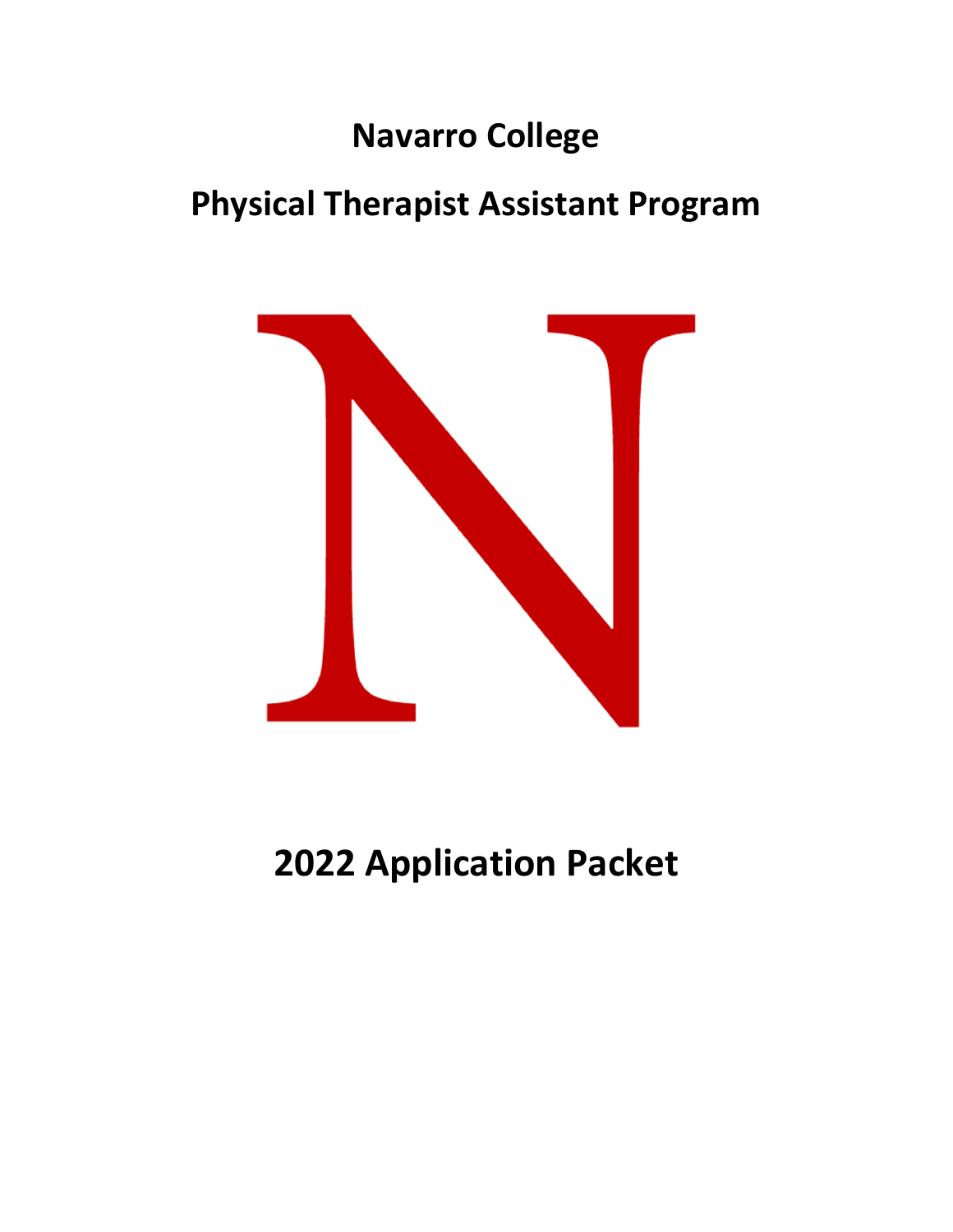# N | NAVARRO

Dear Applicant,

Thank you for your interest in physical therapy as a career and in the Physical Therapist Assistant program at Navarro College. We appreciate your interest and look forward to serving your educational needs.

The material included in this packet will describe the admissions process to the Navarro College Physical Therapist Assistant program and contains all the forms needed for application to the program.

This five-semester program leads to an Associate in Applied Science Degree (A.A.S.) and helps to prepare the graduate to take the National Physical Therapy Examiners (NPTE) examination to become a physical therapist assistant (PTA). Graduates must meet additional requirements for state licensure.

Admission to the PTA Program is a separate procedure from admission to Navarro College. Applicants must meet all admission criteria for Navarro College before submitting an application to the PTA Program. Positions in this program are limited. Admission to the PTA program will be made on the applicant's ranking through a point system.

Applications will be accepted beginning April 1, 2022 and must be postmarked no later than August 31, 2022.

If you have questions about the Physical Therapist Assistant program, or the admissions process please contact the Health Professions Department at (972)923-5121 or email patricia.binger@navarrocollege.edu. Again, thank you for your interest in physical therapy as a career. We look forwarding to working with you.

Sincerely,

Physical Therapist Assistant Program Faculty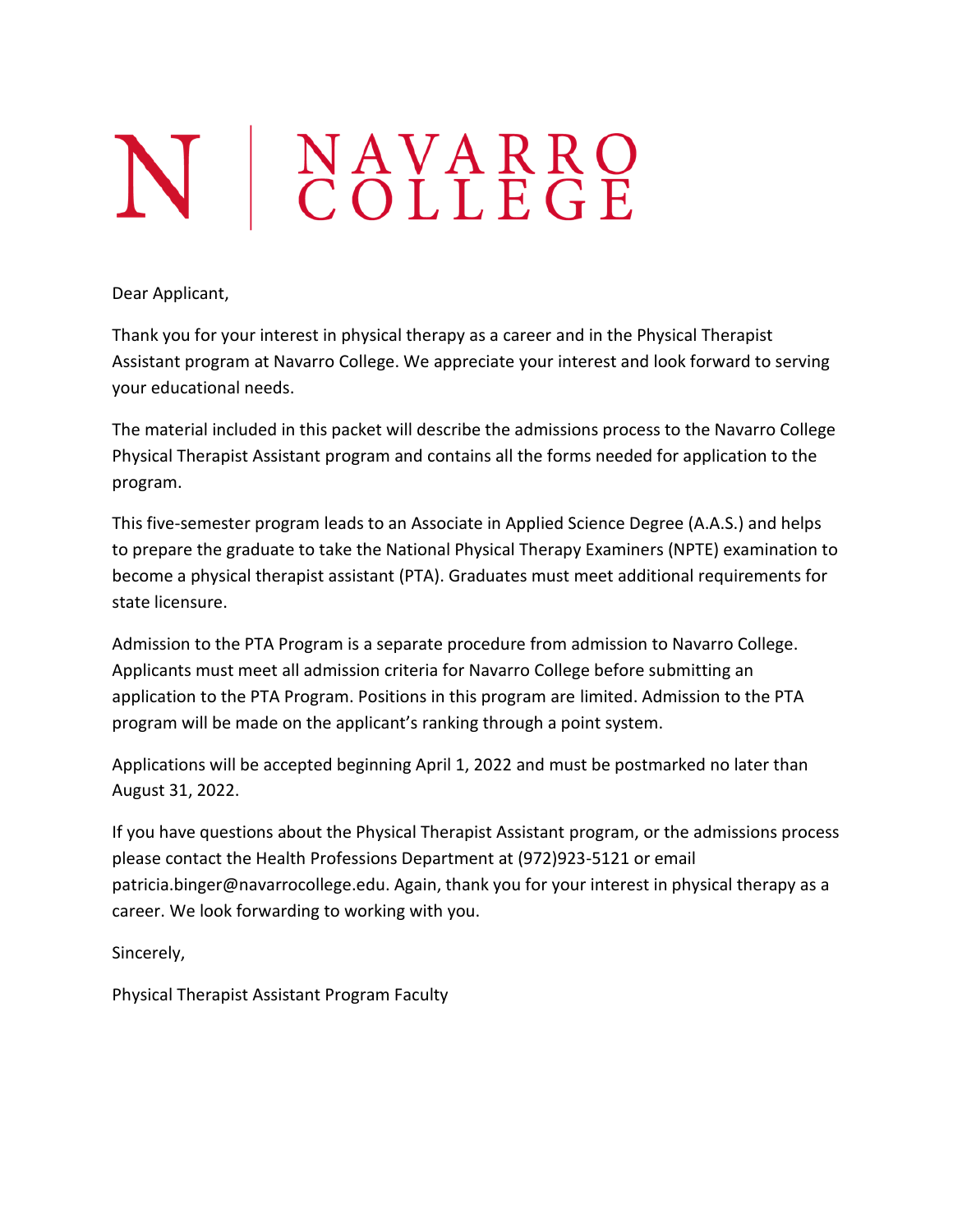# **ADMISSION PROCESS**

# **PRIOR TO APPLICATION TO THE PTA PROGRAM**

The following documents need to be on file with Navarro College PRIOR TO application into the PTA Program:

- 1. Documentation demonstrating acceptance into Navarro College.
- 2. Separate transcripts from other colleges and universities or GED/High School diploma must be submitted and verified as received by the Registrar's office.

# **APPLICATION TO THE PTA PROGRAM**

The applicant will complete and submit an application portfolio no later than August 31, 2022 for acceptance into classes for Spring 2022. The application portfolio MUST contain the following completed items:

- $\checkmark$  Evidence of admission to Navarro College (i.e. acceptance letter or NC transcripts)
- $\checkmark$  Completed Physical Therapist Assistant Program application.
- $\checkmark$  Completed Observation Form with a minimum of 40 hours from two (2) different settings, including a combination of inpatient and outpatient hours (10 hours must come from an inpatient setting including: acute, rehab, sub-acute, skilled nursing, etc…)
	- *a. Does NOT include paid position hours (i.e. Rehab Tech)*
- ✓ Two (2) reference letters **MUST BE SUBMITTED IN A SEALED ENVELOPE**
	- a. Applicant must obtain references from two (2) additional sources
- $\checkmark$  Evidence of completion of all pre-requisite course work. (highlighted in transcripts)
- $\checkmark$  Completed Core Curriculum/Related Requirements Course Table
	- Attach copies of transcripts from other colleges/universities previously or currently enrolled
		- o Official copy NOT required
		- o *Must have a minimum of a 2.5 GPA and a minimum of a "C" on all Core Curriculum courses to apply.*
- ✓ Copy of TEAS V- Allied Health scores
	- Schedule with the testing center; three (3) opportunities to take the TEAS test per year.
	- Applicant's score will determine points on application
- $\checkmark$  Copy of national background check
	- Go to [www.directscreening.com](http://www.directscreening.com/)
	- Order National Background Check National Search (\$16.95)
- $\checkmark$  Completed and signed immunizations documentation
- ✓ Completed Navarro College Physical Therapist Assistant Information session (virtual or inperson)

# **\*\*\*Points will be awarded for core curriculum courses (non PTHA courses) taken and completed by August 2022. No points will be awarded for core courses taken during the Fall 2022 semester.**

Bring or mail all documentation to the Physical Therapist Assistant Department located on the second floor of Building 2 on the Midlothian Campus of Navarro College, Office 215 or Office 213 (Attn: PTA Program – Sarah Austin) 899 Mount Zion Road, Midlothian, TX 76065). If mailed, must be postmarked by deadline listed above.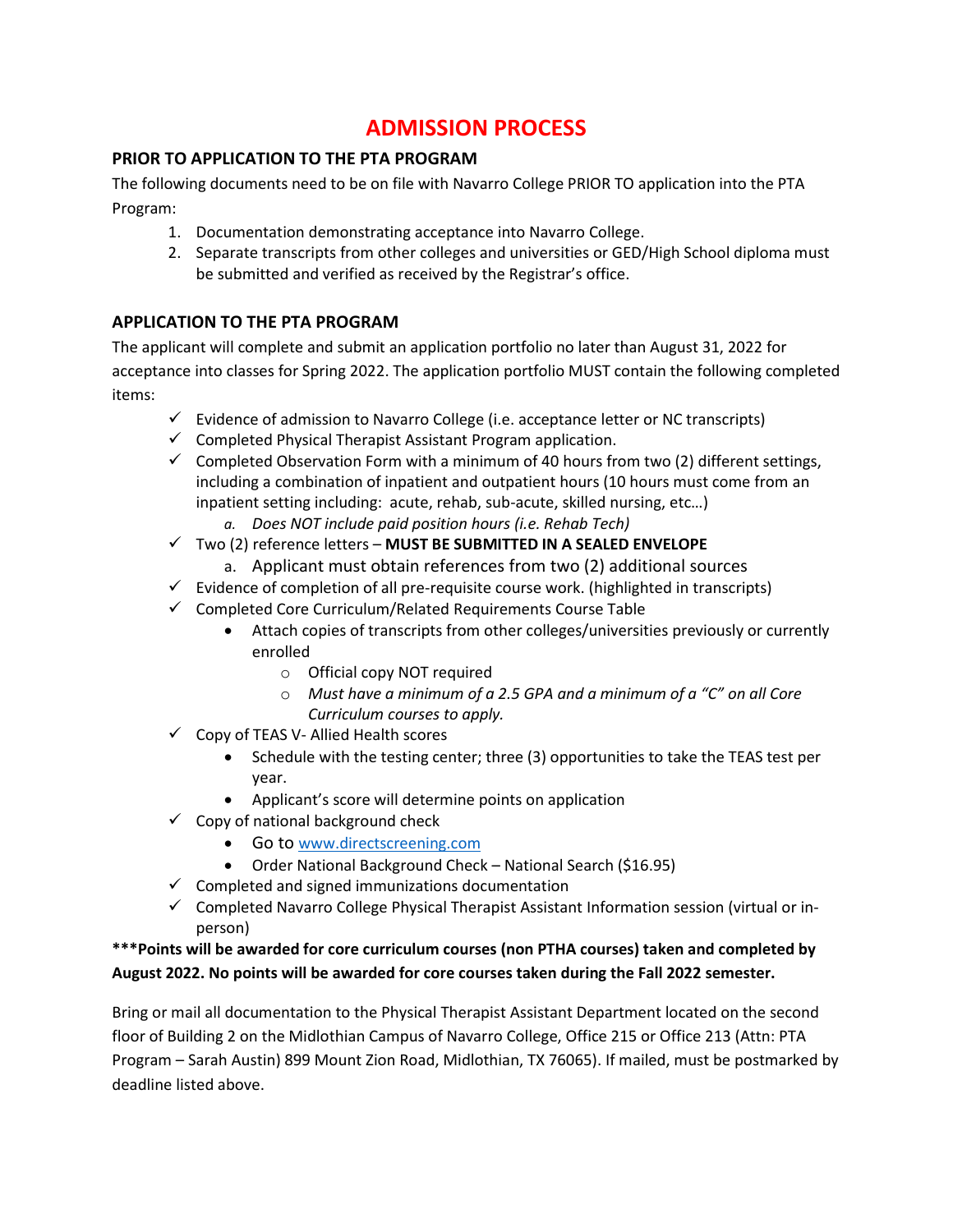Within 30 days of application deadline, all completed applications will be reviewed. Points will be totaled by PTA faculty for each applicant based on the Applicant Entrance Criteria Worksheet. The highest total point applicant sets the mark for ranking. Applicants will be numbered in descending order based on point total. If two or more applicants tie for total points, GPA will be used as a tiebreaker with the higher GPA ranked higher.

Students will be notified within 30 days as to their status in the PTA Program. A correct and current Navarro College email is ESSENTIAL in the notification process, as this is how students will be informed of their acceptance into the PTA program. The applicant must reply within 72 hours/3 days to ensure their position in the program. Students selected for admission into the PTA program will be required to attend a mandatory orientation at a date to be determined.

# **PROGRAM GENERAL INFORMATION**

# **ACCREDITATION**

The Physical Therapist Assistant Program at Navarro College is accredited by the Commission on Accreditation in Physical Therapy Education (CAPTE), 1111 North Fairfax Street, Alexandria, Virginia 22314; telephone: 703-706-3245; email: accreditation@apta.org; website[: http://www.capteonline.org.](http://www.capteonline.org/)

# **LOCATION**

Physical therapy courses are offered on the Midlothian campus of Navarro College. Some PTHA courses may be offered in hybrid format with the lecture portion of the course completed via distance education and the lab portion completed on campus.

# **ADMISSION**

A new class is admitted into the Physical Therapist Assistant Program each year. The program accepts a maximum of 23 students.

# **PROGRAM COURSES**

PTA courses are offered in a set sequence. Once admitted into the program, the student must progress through the curriculum as designed. This means a student may not "jump ahead" in the curriculum and take advanced physical therapist assistant program courses. ALL pre-requisite coursework MUST be completed prior to admission. Core courses not completed prior to acceptance into the PTA Program are the student's responsibility to schedule around PTA courses.

# **GRADES**

The PTA program will follow the grading system as listed below: A =  $100\%$ -90% B = 89.9%-80% C = 79.9%-75% D = 74.9%-60% F = 59% or below. Students must earn a "75" or above in all PTA coursework in order to progress in the program. A grade of 70 or above must be obtained in all other academic core courses in the PTA degree plan.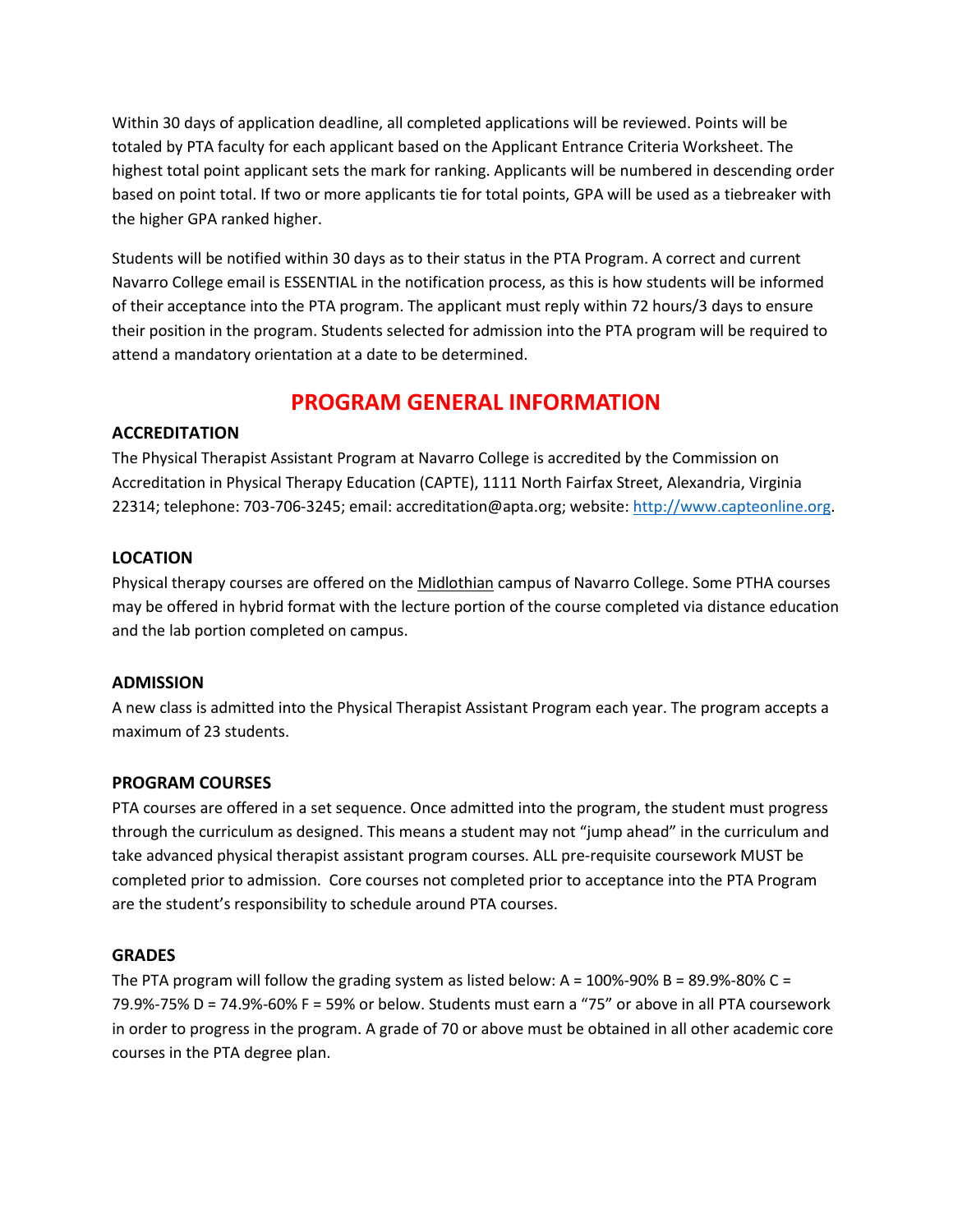# **CRIMINAL BACKGROUND CHECKS**

Navarro College Physical Therapist Assistant program is committed to ensuring public safety and protection by requiring criminal background checks. A student who does not have a clear criminal history record is required to meet with the PTA Program Director prior to entry into the PTA Program to discuss the implication of the criminal record on his/her progression in and completion of all requirements of the curriculum. A felony conviction may affect a graduate's ability to sit for the FSBPT Licensure Examination or attain state licensure.

# **IMMUNIZATIONS/PHYSICAL HEALTH EXAMINATION/CPR CERTIFICATION**

All immunizations and an annual Tuberculosis (Tb) test must be completed prior to the first day of classes.

CPR certification course, offered by Navarro College, is required for all PTA students prior to the first day of class.

Each student must undergo a physical health examination by a certified Health Professional once admitted into the program. Please note, the health examination requires the student to read the "Performance Standards" located in the handbook, beforehand, and both the student and the health professional must sign the form indicating the ability to perform as described and/or any limitations which may be present.

The responsibility for maintaining current health testing and immunizations, including costs, are the responsibility of the student.

# **DRUG SCREEN**

The Navarro College Physical Therapist Assistant Program Director reserves the right to institute random drug screens during the PTA student's enrollment in any PTA class, lab, clinical setting or College sponsored activity. The student will be responsible for any cost involved in a random or required (by any clinical education facility) drug screen. Failure to comply with the drug screen or to pay for the drug screen will result in dismissal from the PTA Program.

# **LIABILITY INSURANCE**

Students will be required to have limited liability insurance and pay a predetermined fee to the Cashier's Office of Navarro College annually so that Navarro College can secure the limited liability insurance coverage. Students may wish to purchase additional liability insurance.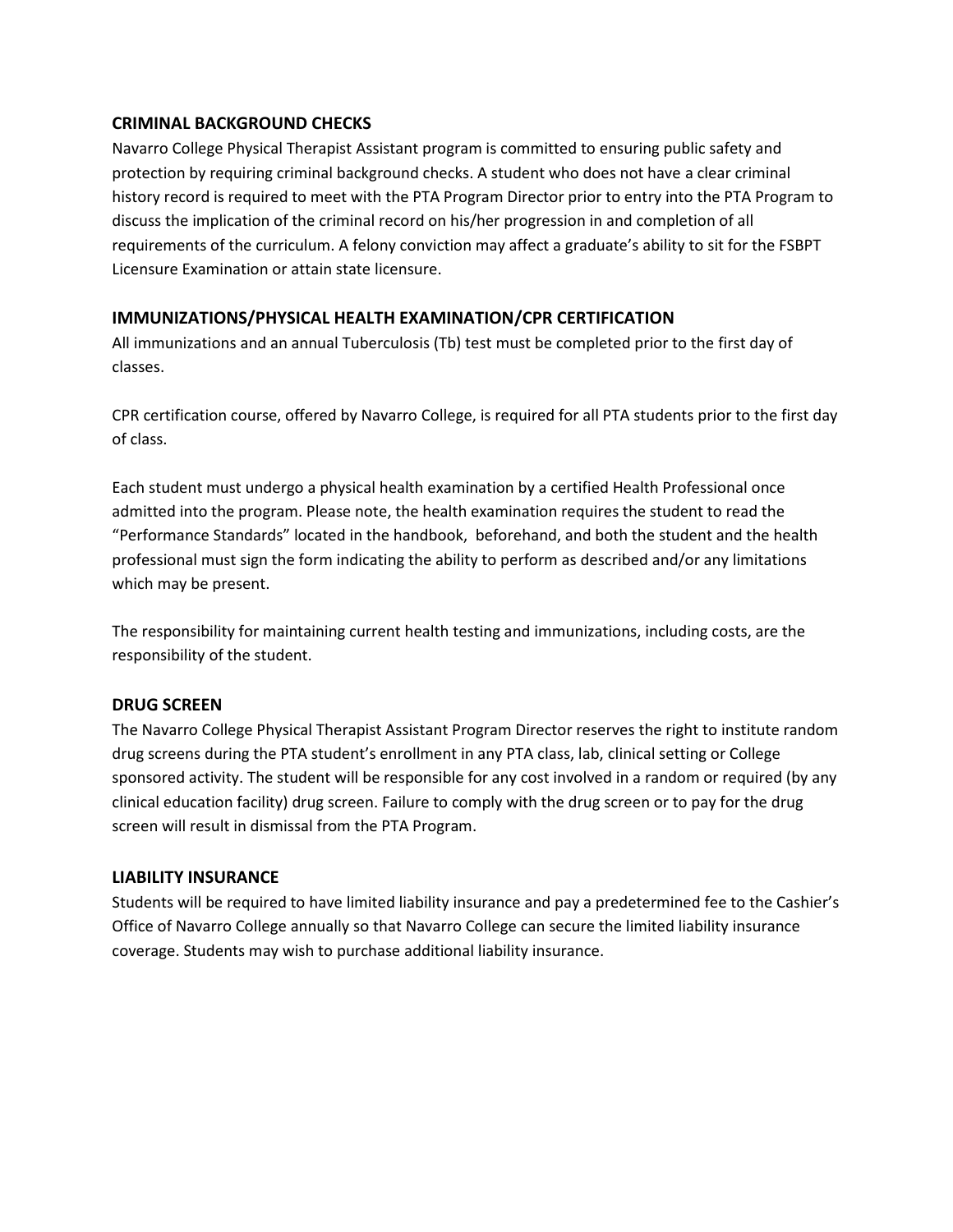# **OBSERVATION FORM**

PRE-PHYSICAL THERAPIST ASSISTANT

|              |                      |                  | Potential PTA Student Name: Name: Name and Allen Annual Annual Annual Annual Annual Annual Annual Annual Annua |                              |               |                   |                     |
|--------------|----------------------|------------------|----------------------------------------------------------------------------------------------------------------|------------------------------|---------------|-------------------|---------------------|
|              |                      |                  |                                                                                                                |                              |               |                   |                     |
|              |                      |                  | Type of Setting: (Please circle those that apply)                                                              |                              |               |                   |                     |
| <b>ACUTE</b> | <b>REHAB</b>         | <b>SUB-ACUTE</b> | <b>SKILLED NURSING</b>                                                                                         | <b>HOME HEALTH</b>           | <b>SCHOOL</b> | <b>OUTPATIENT</b> |                     |
|              | Dates of Observation |                  | # Of Hours                                                                                                     | Printed Name of Clinician    |               |                   | Clinician's Phone # |
|              |                      |                  |                                                                                                                | <b>TOTAL HOURS OBSERVED:</b> |               |                   |                     |

#### **CLINICIAN TO COMPLETE REMAINDER OF THIS FORM:**

**Please help evaluate this potential PTA student by completing the following:**

|                                                                            | YFS |  |
|----------------------------------------------------------------------------|-----|--|
| 1.) Courteous when establishing appointment time for clinical visit        |     |  |
| 2.) Punctual in attendance for clinical observation                        |     |  |
| 3.) Respectful of clinician's time and schedule                            |     |  |
| 4.) Appropriate attire worn during observation                             |     |  |
| 5.) Demonstrated interest in the clinical setting                          |     |  |
| 6.) Asked appropriate questions of clinician.                              |     |  |
| 7.) Exhibited respect and courtesy toward clinicians, patients and others. |     |  |
| 8.) Demonstrated positive and appropriate interpersonal skills.            |     |  |
| 9.) Demonstrated true interest in the physical therapy profession.         |     |  |
| 10.) HIPPA compliant and observed clinical site policies and procedures.   |     |  |

CLINICIANS: Please provide comments about this individual and their potential for success in the physical therapist assistant program at Navarro College. When completed, please enclose, in a sealed envelope, with your signature across the seal and return it to the student as part of his/her application.

\_\_\_\_\_\_\_\_\_\_\_\_\_\_\_\_\_\_\_\_\_\_\_\_\_\_\_\_\_\_\_\_\_\_\_\_\_\_\_\_\_\_\_\_\_\_\_\_\_\_\_\_\_\_\_\_\_\_\_\_\_\_\_\_\_\_\_\_\_\_\_\_\_\_\_\_\_\_\_\_\_\_\_\_\_ \_\_\_\_\_\_\_\_\_\_\_\_\_\_\_\_\_\_\_\_\_\_\_\_\_\_\_\_\_\_\_\_\_\_\_\_\_\_\_\_\_\_\_\_\_\_\_\_\_\_\_\_\_\_\_\_\_\_\_\_\_\_\_\_\_\_\_\_\_\_\_\_\_\_\_\_\_\_\_\_\_\_\_\_\_ \_\_\_\_\_\_\_\_\_\_\_\_\_\_\_\_\_\_\_\_\_\_\_\_\_\_\_\_\_\_\_\_\_\_\_\_\_\_\_\_\_\_\_\_\_\_\_\_\_\_\_\_\_\_\_\_\_\_\_\_\_\_\_\_\_\_\_\_\_\_\_\_\_\_\_\_\_\_\_\_\_\_\_\_\_

Signature of Clinician:

\_\_\_\_\_\_\_\_\_\_\_\_\_\_\_\_\_\_\_\_\_\_\_\_\_\_\_\_\_\_\_\_\_\_\_\_\_\_\_

*Thank you for your support of the NC PTA program and for allowing this potential student to observe. Please contact Sarah Austin, Program Director at (972)775-7270 with any questions, concerns or comments.*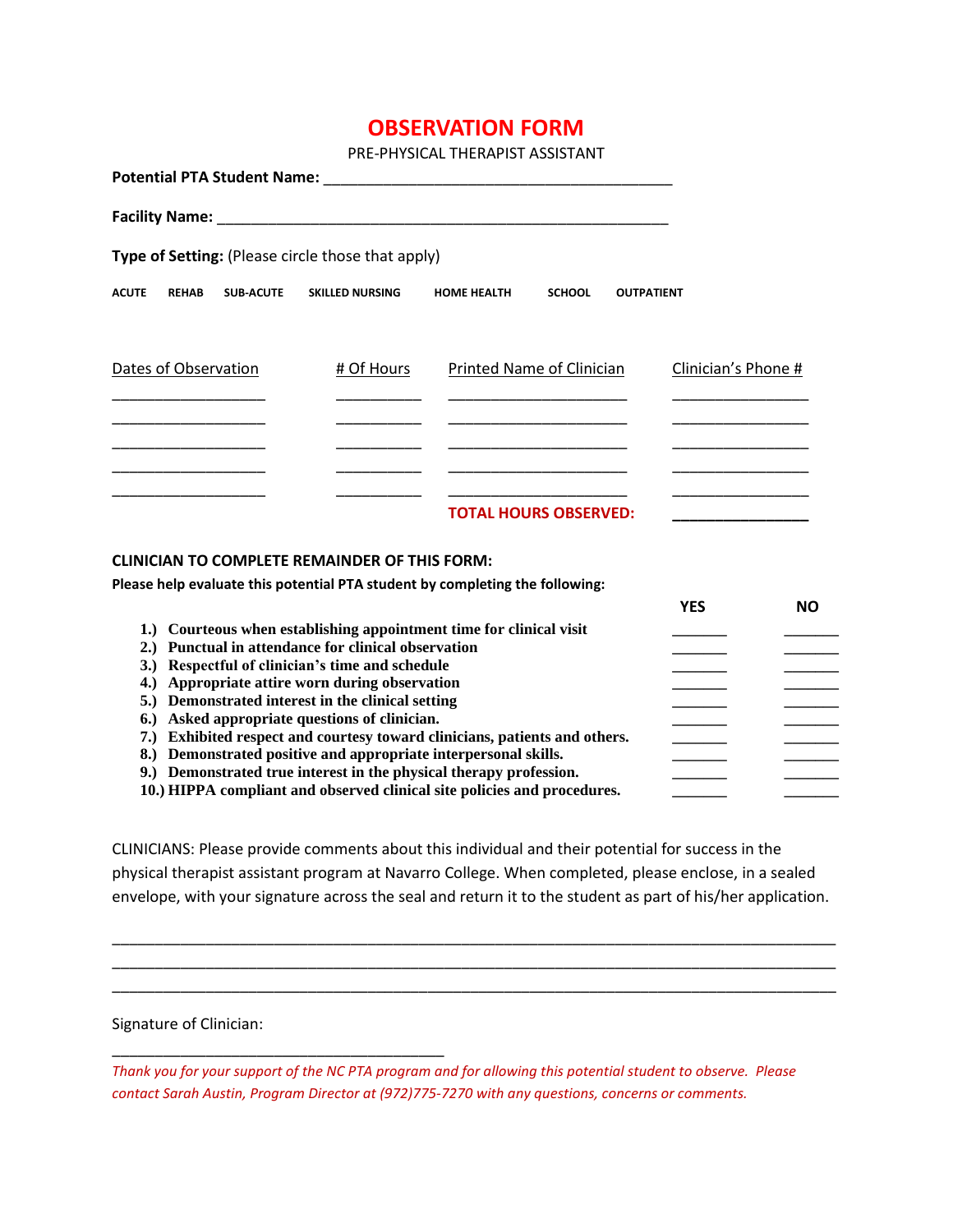# **CURRICULUM REQUIREMENTS**

ASSOCIATE IN APPLIED SCIENCE The Physical Therapist Assistant program provides the basic knowledge and skills required of an entry-level physical therapist assistant into the workforce. Upon satisfactory completion of this curriculum, the student will be awarded an Associate in Applied Science degree and will be eligible to sit for the national licensure examination. The Texas Board of Physical Therapy Examiners is the official licensing agency.

Major course requirements (PTHA courses) must be taken in sequential order at the advisement of the Program Director or program faculty. This means a student may not "jump ahead" in the curriculum and take advanced physical therapist assistant courses. A grade of "75" (per PTA grading scale) or better is required for satisfactory completion of all PTHA courses and a grade of "C" or better is required for all academic courses (per Navarro College grading scale).

| 1.) PREREQUISITE COURSES                                                                     | <b>14 HOURS</b> |
|----------------------------------------------------------------------------------------------|-----------------|
| BIOL 2401 Anatomy & Physiology I                                                             | 4               |
| BIOL 2402 Anatomy & Physiology II                                                            | 4               |
| ENGL 1301 Composition I                                                                      | 3               |
| MATH 1342 Elementary Statistics                                                              | 3               |
| 2.) CORE CURRICULUM/RELATED REQUIREMENTS                                                     | <b>6 HOURS</b>  |
| PSYC 2314 Lifespan Growth and Development                                                    | 3               |
| PHIL 1301 or 2306 Intro to Philosophy or Intro to Ethics                                     | 3               |
| 3.) MAJOR COURSE REQUIREMENTS (cannot be completed until admitted into the program) 46 HOURS |                 |
| PTHA 1409 Introduction to Physical Therapy                                                   | 4               |
| PTHA 1413 Functional Anatomy                                                                 | 4               |
| PTHA 1325 Communication in Health Care                                                       | 3               |
| PTHA 1321 Pathophysiology for PTA                                                            | 3               |
| PTHA 2409 Therapeutic Exercises                                                              | $\overline{4}$  |
| PTHA 1431 Physical Agents                                                                    | 4               |
| PTHA 2205 Neurology                                                                          | 2               |
| PTHA 2301 Essentials of Data Collection                                                      | 3               |
| PTHA 1260 PTA Clinical I                                                                     | $\overline{2}$  |
| PTHA 2431 Management of Neurological Disorders                                               | 4               |
| PTHA 2535 Rehabilitation Techniques                                                          | 5               |
| PTHA 2360 PTA Clinical II                                                                    | 3               |
| PTHA 2361 PTA Practicum                                                                      | 3               |
| PTHA 2239 Professional Issues                                                                | 2               |

**TOTAL 66 HOURS**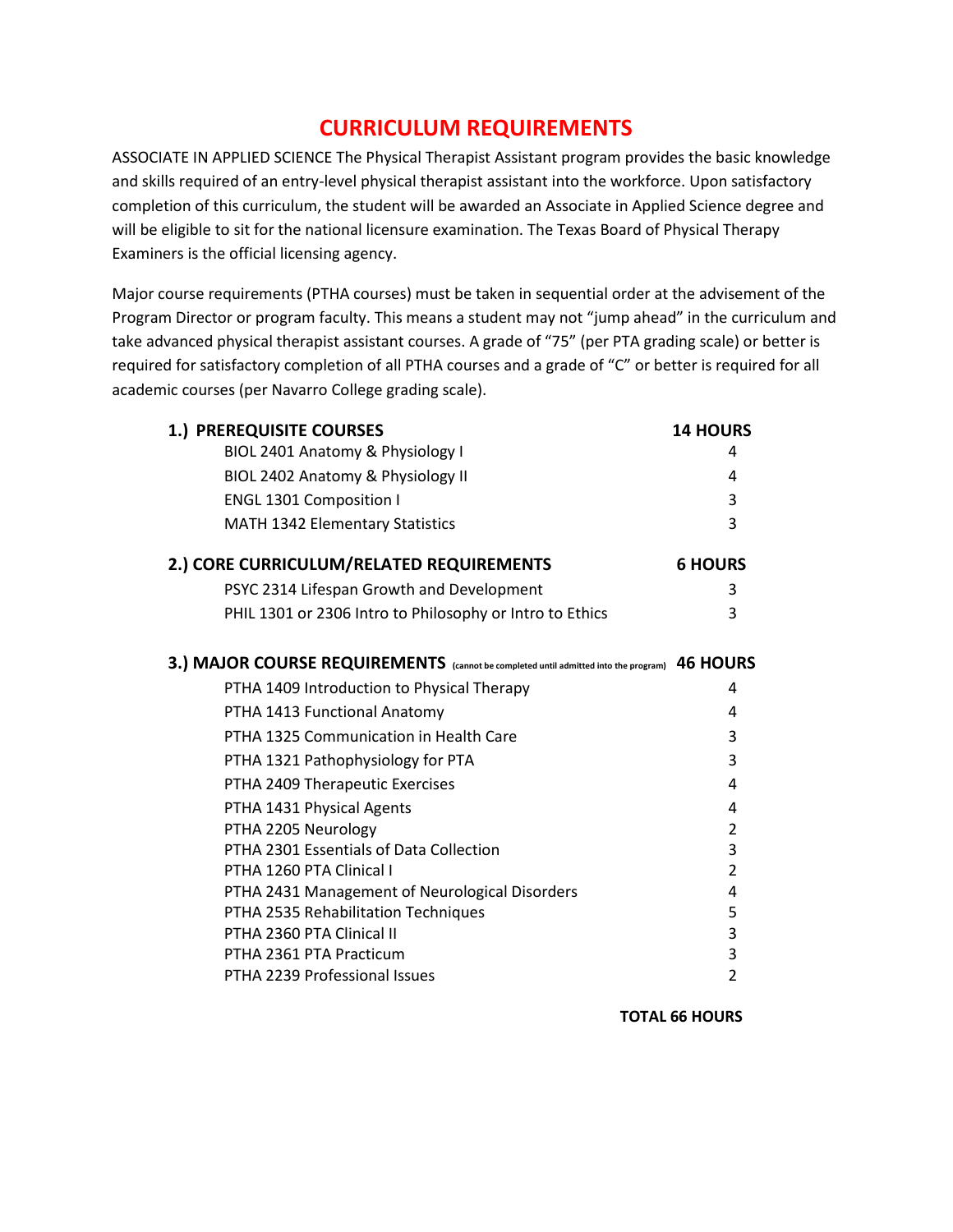# **CORE CURRICULUM/RELATED REQUIREMENTS TABLE**

NAVARRO COLLEGE PHYSICAL THERAPIST ASSISTANT PROGRAM

| <b>Course Name and</b>       | <b>College Name</b> | Semester & Year | <b>Final Grade</b> |
|------------------------------|---------------------|-----------------|--------------------|
| <b>Number</b>                |                     |                 |                    |
|                              |                     |                 |                    |
| <b>BIOL 2401</b>             |                     |                 |                    |
| Anatomy & Physiology I       |                     |                 |                    |
|                              |                     |                 |                    |
|                              |                     |                 |                    |
| <b>BIOL 2402</b>             |                     |                 |                    |
| Anatomy & Physiology II      |                     |                 |                    |
|                              |                     |                 |                    |
|                              |                     |                 |                    |
|                              |                     |                 |                    |
| <b>ENGL 1301</b>             |                     |                 |                    |
| Composition I                |                     |                 |                    |
|                              |                     |                 |                    |
|                              |                     |                 |                    |
|                              |                     |                 |                    |
| <b>MATH 1342</b>             |                     |                 |                    |
| <b>Elementary Statistics</b> |                     |                 |                    |
|                              |                     |                 |                    |
|                              |                     |                 |                    |
| <b>PSYC 2314</b>             |                     |                 |                    |
| Lifespan Growth and          |                     |                 |                    |
| Development                  |                     |                 |                    |
|                              |                     |                 |                    |
|                              |                     |                 |                    |
| <b>PHIL 1301</b>             |                     |                 |                    |
| Introduction to Philosophy   |                     |                 |                    |
| or                           |                     |                 |                    |
| <b>PHIL 2306</b>             |                     |                 |                    |
| Introduction to Ethics       |                     |                 |                    |

Complete the table above. Please highlight all courses on transcripts where the courses were completed. Attach copies of transcripts to this form.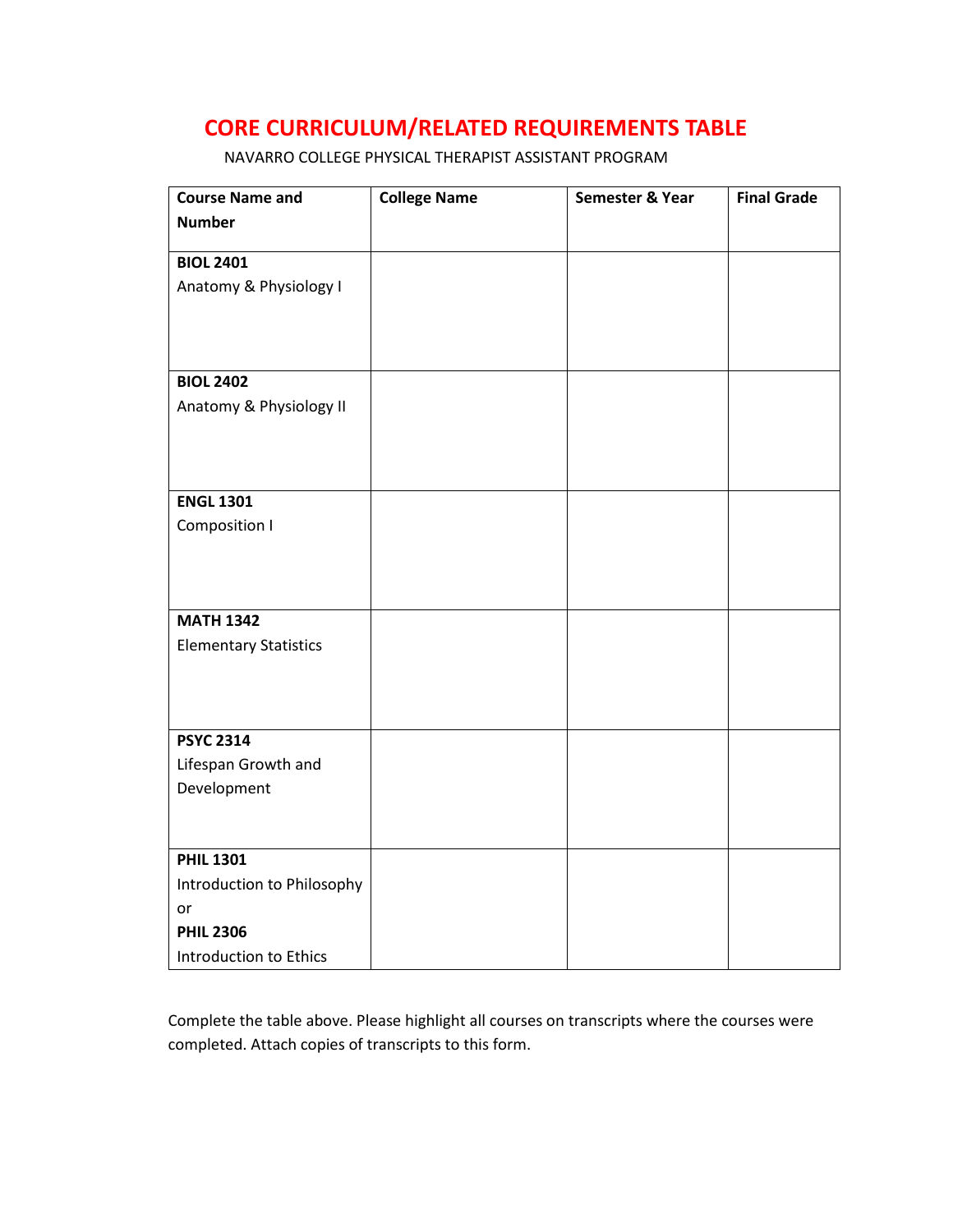# **APPLICANT ENTRANCE CRITERIA WORKSHEET**

**NAVARRO COLLEGE PHYSICAL THERAPIST ASSISTANT PROGRAM** (*COMPLETED BY FACULTY*)

| 1. |                                                      | TEAS score - Adjusted individual score                                                                |       |  |  |  |
|----|------------------------------------------------------|-------------------------------------------------------------------------------------------------------|-------|--|--|--|
|    | 71% - 100%                                           |                                                                                                       | $= 5$ |  |  |  |
|    | 65% - 70%                                            |                                                                                                       | $= 3$ |  |  |  |
|    | 59.7%-64.9%                                          |                                                                                                       | $= 1$ |  |  |  |
|    |                                                      | Section 1 Score: ___________________                                                                  |       |  |  |  |
| 2. |                                                      | GPA - Overall grade point average                                                                     |       |  |  |  |
|    | GPA 4.0                                              |                                                                                                       | $= 5$ |  |  |  |
|    | GPA 3.5 to 3.9                                       |                                                                                                       | $=$ 3 |  |  |  |
|    | GPA 3.0 to 3.4                                       |                                                                                                       | $= 2$ |  |  |  |
|    | GPA 2.5 to 2.9                                       |                                                                                                       | $= 1$ |  |  |  |
|    |                                                      | Section 2 Score: ___________________                                                                  |       |  |  |  |
| 3. |                                                      | Physical therapy observation hours - (40 hours minimum, combination of inpatient and outpatient, with |       |  |  |  |
|    | minimum of 10 hours from acute, rehab, or sub-acute) |                                                                                                       |       |  |  |  |
|    |                                                      | 60 hours, Bonus                                                                                       | $= 5$ |  |  |  |
|    |                                                      | 50 hours, Bonus                                                                                       | $= 3$ |  |  |  |
|    |                                                      | 40 hours, Required                                                                                    | $= 1$ |  |  |  |
| 4. |                                                      | Completion of pre-requisites:                                                                         |       |  |  |  |
|    |                                                      | a. Completion of BIOL 2401: Anatomy & Physiology I                                                    |       |  |  |  |
|    |                                                      | With a grade of "A"                                                                                   | $= 5$ |  |  |  |
|    |                                                      | With a grade of "B"                                                                                   | $= 3$ |  |  |  |
|    |                                                      | With a grade of "C"                                                                                   | $= 1$ |  |  |  |
|    |                                                      | Applicant's Score: _____________________                                                              |       |  |  |  |
|    | b.                                                   | Completion of BIOL 2402: Anatomy & Physiology II                                                      |       |  |  |  |
|    |                                                      | With a grade of "A"                                                                                   | $= 5$ |  |  |  |
|    |                                                      | With a grade of "B"                                                                                   | $= 3$ |  |  |  |
|    |                                                      | With a grade of "C"                                                                                   | $= 1$ |  |  |  |
|    |                                                      | Applicant's Score: ______________________                                                             |       |  |  |  |
|    | c.                                                   | Completion of <b>ENGL 1301: Composition I</b>                                                         |       |  |  |  |
|    |                                                      | With a grade of "A"                                                                                   | $= 5$ |  |  |  |
|    |                                                      | With a grade of "B"                                                                                   | $= 3$ |  |  |  |
|    |                                                      | With a grade of "C"                                                                                   | $= 1$ |  |  |  |
|    |                                                      | Applicant's Score:                                                                                    |       |  |  |  |
|    | d.                                                   | Completion of MATH 1342: Elementary Statistics                                                        |       |  |  |  |
|    |                                                      | With a grade of "A"                                                                                   | $= 5$ |  |  |  |
|    |                                                      | With a grade of "B"                                                                                   | $= 3$ |  |  |  |
|    |                                                      | With a grade of "C"                                                                                   | $= 1$ |  |  |  |
|    |                                                      | Applicant's Score:                                                                                    |       |  |  |  |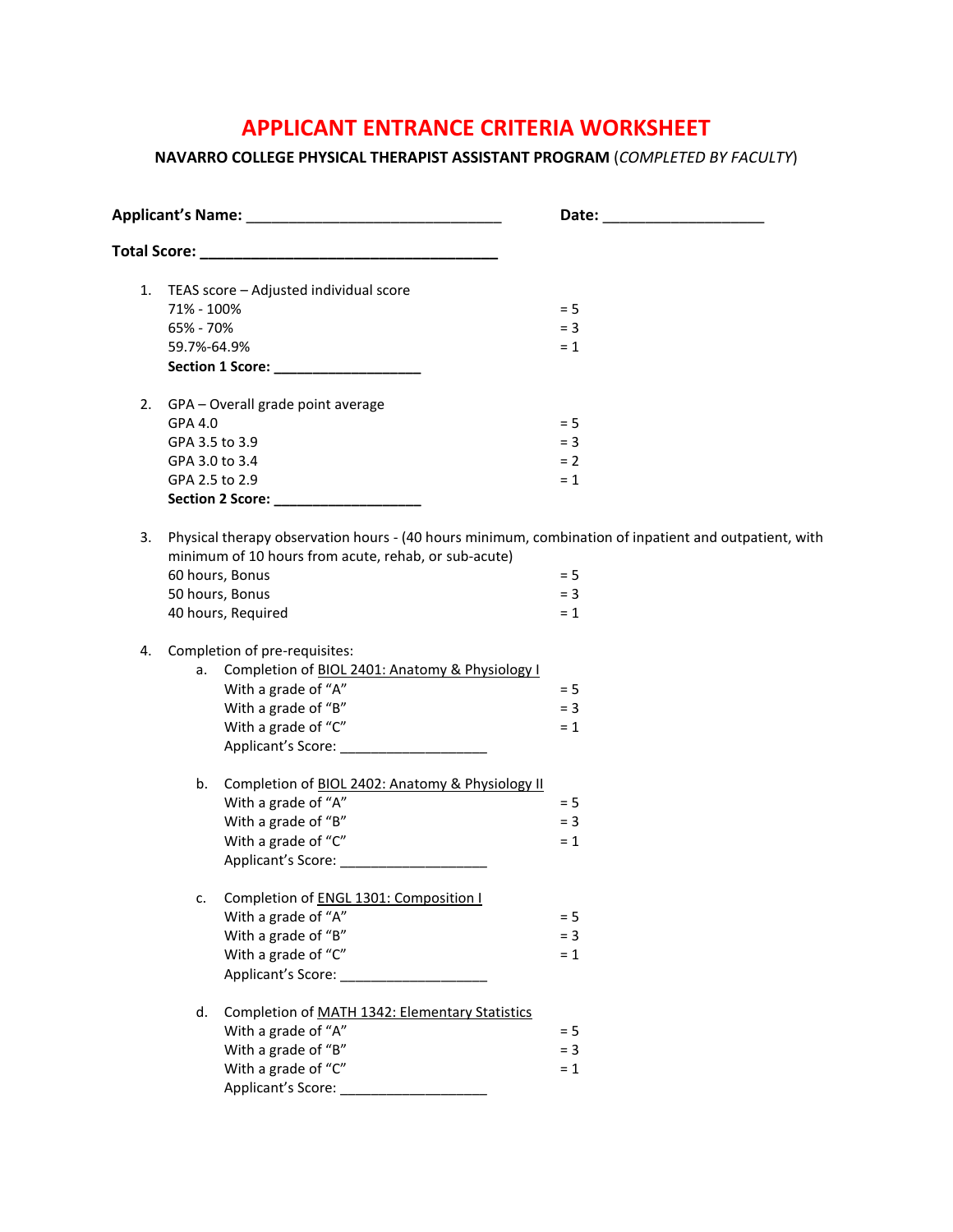5. Completion of core course (excluding pre-requisites):

|    | $\frac{1}{2}$ . Or core coarse (excraaning pre-requisites). |                                                                                       |       |  |  |
|----|-------------------------------------------------------------|---------------------------------------------------------------------------------------|-------|--|--|
|    | a.                                                          | Completion of PHIL 1301 or 2306: Intro to Philosophy or Intro to Ethics               |       |  |  |
|    |                                                             | With a grade of "A"                                                                   | $=$ 3 |  |  |
|    |                                                             | With a grade of "B"                                                                   | $= 2$ |  |  |
|    |                                                             | With a grade of "C"                                                                   | $= 1$ |  |  |
|    |                                                             |                                                                                       |       |  |  |
|    | b.                                                          | Completion of PSYC 2314: Lifespan Growth and Development                              |       |  |  |
|    |                                                             | With a grade of "A"                                                                   | $=$ 3 |  |  |
|    |                                                             | With a grade of "B"                                                                   | $= 2$ |  |  |
|    |                                                             | With a grade of "C"                                                                   | $= 1$ |  |  |
|    |                                                             |                                                                                       |       |  |  |
|    |                                                             |                                                                                       |       |  |  |
| 6. |                                                             | Previous healthcare work experience (paid or unpaid - should be noted in application) | $= 2$ |  |  |
|    | Yes                                                         |                                                                                       |       |  |  |
|    | No                                                          |                                                                                       | $= 0$ |  |  |
| 7. |                                                             | Completion of prior college degree                                                    |       |  |  |
|    |                                                             | Master's degree                                                                       | $=$ 3 |  |  |
|    |                                                             | Bachelor's degree                                                                     | $= 2$ |  |  |
|    |                                                             | Associate's degree                                                                    | $= 1$ |  |  |
|    |                                                             | No prior degree                                                                       | $= 0$ |  |  |
| 8. |                                                             | TSI (Texas Success Initiative) Complete:                                              |       |  |  |
|    | Yes                                                         |                                                                                       | $=4$  |  |  |
|    | No                                                          |                                                                                       | $= 0$ |  |  |
|    |                                                             |                                                                                       |       |  |  |
|    |                                                             |                                                                                       |       |  |  |

**TOTAL SCORE (maximum of 50 pts): \_\_\_\_\_\_\_\_\_\_\_**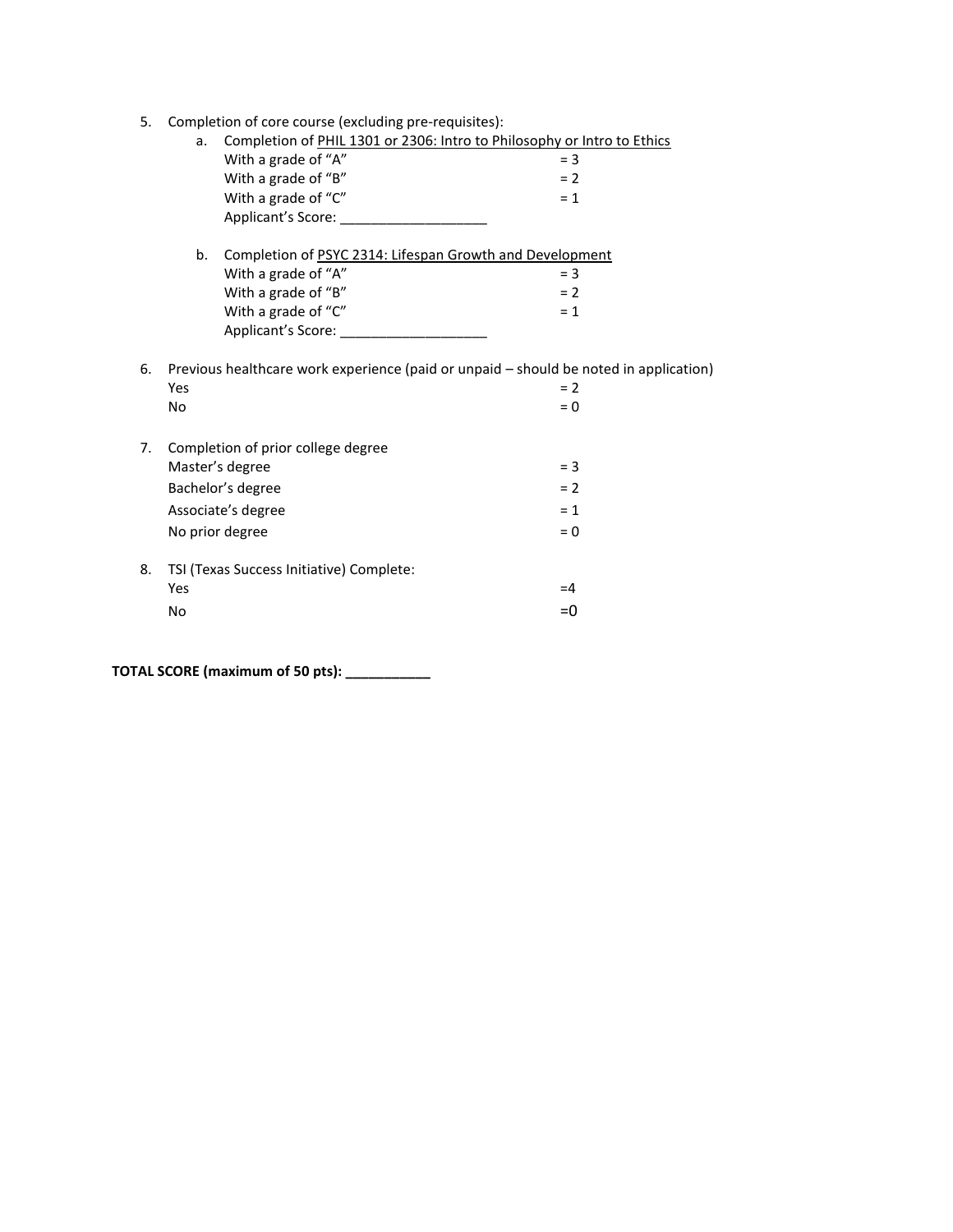# **APPLICATION FOR ADMISSION**

#### **NAVARRO COLLEGE PHYSICAL THERAPIST ASSISTANT PROGRAM**

899 Mount Zion Rd.

Midlothian, TX 76065

# (972)775-7270

#### **APPLICATION DEADLINE: AUGUST 31, 2022 MAIL OR DELIVER APPLICATION TO THE ABOVE ADDRESS.**

**Please print legibly in blue or black ink.** 

|                 | Last Name                               | <b>First Name</b>                                                                | Middle                                                                                          |  |  |
|-----------------|-----------------------------------------|----------------------------------------------------------------------------------|-------------------------------------------------------------------------------------------------|--|--|
| <b>Address:</b> |                                         |                                                                                  |                                                                                                 |  |  |
|                 |                                         | Phone Numbers: Home () ________-_-_____________ Cell () _________-__-___________ |                                                                                                 |  |  |
|                 |                                         |                                                                                  |                                                                                                 |  |  |
|                 |                                         |                                                                                  | *MANDATORY: NOTIFICATIONS WILL BE MADE VIA EMAIL. PLEASE ENSURE ADDRESS IS CORRECT AND LEGIBLE. |  |  |
|                 | Status of application (Check one field) |                                                                                  |                                                                                                 |  |  |
|                 | _____________ Entry (first application) | Re-entry (previously in the program)                                             |                                                                                                 |  |  |
|                 | Transfer from another PTA program       |                                                                                  |                                                                                                 |  |  |
|                 |                                         | Note: If transfer is checked above, identify source of transfer credit:          |                                                                                                 |  |  |
|                 |                                         |                                                                                  | Have you ever submitted an application to any other allied health program? _____ Yes _____ No   |  |  |
|                 |                                         |                                                                                  |                                                                                                 |  |  |
|                 |                                         |                                                                                  |                                                                                                 |  |  |
|                 |                                         |                                                                                  |                                                                                                 |  |  |
|                 |                                         |                                                                                  |                                                                                                 |  |  |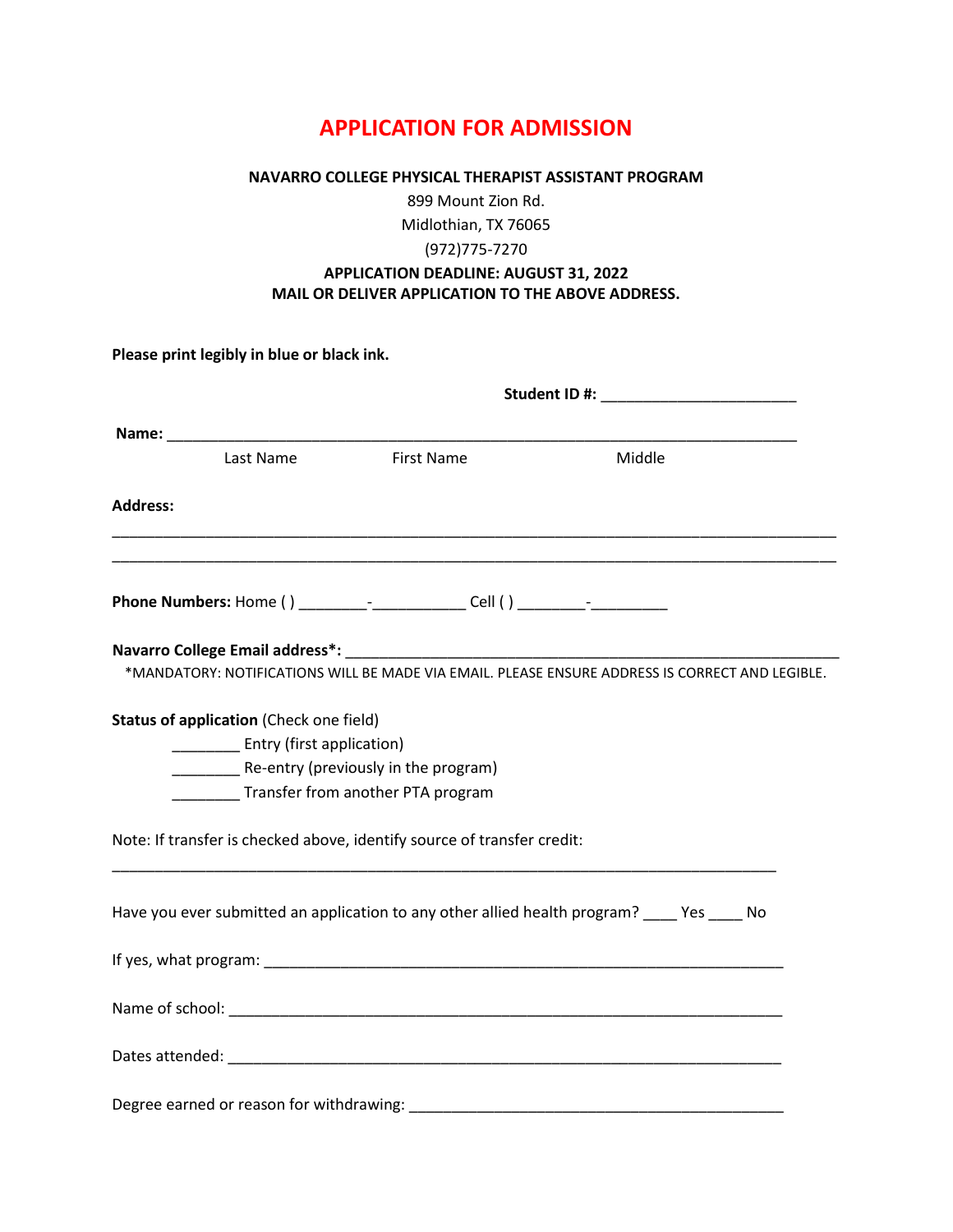| Are you a high school graduate? _____ Yes _____ No |                                                                                                                                                                                                       | GED | Year Completed: ______          |  |  |  |
|----------------------------------------------------|-------------------------------------------------------------------------------------------------------------------------------------------------------------------------------------------------------|-----|---------------------------------|--|--|--|
|                                                    |                                                                                                                                                                                                       |     |                                 |  |  |  |
|                                                    | List all colleges, including Navarro College you have attended. You are required to send one (1) official<br>transcript from each institution listed below to the Navarro College Registrar's office. |     |                                 |  |  |  |
| Name of Institution                                | City and State                                                                                                                                                                                        |     | Number of Credits/Degree Earned |  |  |  |
|                                                    | Date you completed the Navarro College PTA Information Session: _________________<br>List any licenses or certificates you may have (not including Driver's License):                                 |     |                                 |  |  |  |
|                                                    | HEALTHCARE EXPERIENCE: Have you been employed in the healthcare field: _____ Yes _____ No                                                                                                             |     |                                 |  |  |  |
|                                                    | Emergency Contact Information (Include full name, address, home/work phone):                                                                                                                          |     |                                 |  |  |  |
|                                                    | ESSAY: Below, please write a brief summary explaining why you want to become a PTA.                                                                                                                   |     |                                 |  |  |  |
|                                                    |                                                                                                                                                                                                       |     |                                 |  |  |  |
|                                                    |                                                                                                                                                                                                       |     |                                 |  |  |  |
|                                                    |                                                                                                                                                                                                       |     |                                 |  |  |  |
|                                                    |                                                                                                                                                                                                       |     |                                 |  |  |  |
|                                                    |                                                                                                                                                                                                       |     |                                 |  |  |  |
|                                                    |                                                                                                                                                                                                       |     |                                 |  |  |  |
|                                                    |                                                                                                                                                                                                       |     |                                 |  |  |  |
|                                                    |                                                                                                                                                                                                       |     |                                 |  |  |  |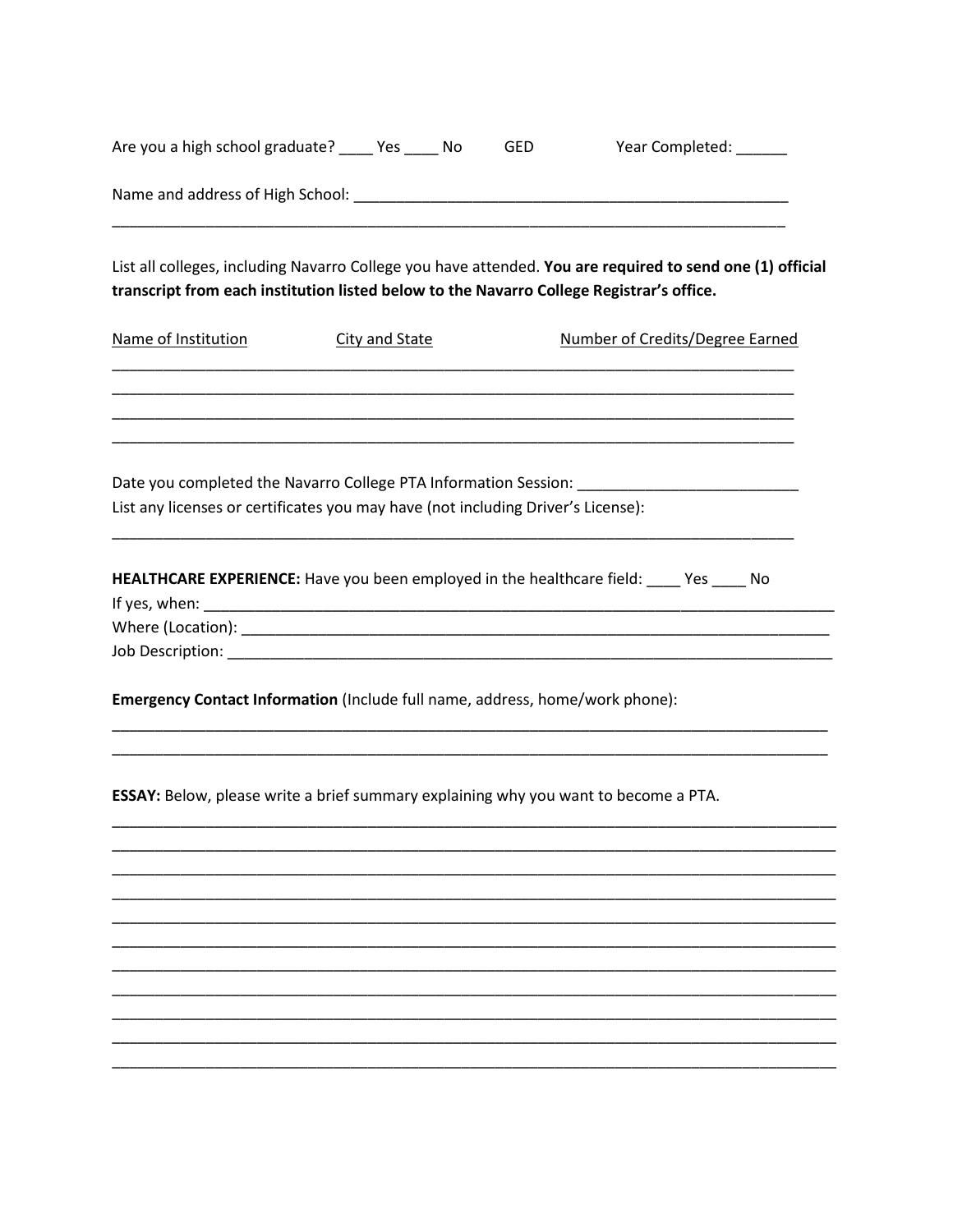#### **PLEASE READ CAREFULLY BEFORE INITIALING:**

\_\_\_\_\_\_ I understand that the presence of an offense on my criminal history record may interfere or negate progression in the PTA program, and that I may not be eligible for PTA licensure in the state of Texas and/or certification by the National Board for Physical Therapist Examiners.

\_\_\_\_\_\_ I understand that the program for which I am applying may require extended travel for clinical assignments in the early morning, late evening, and/or Saturdays. I am prepared to meet this requirement.

\_\_\_\_\_\_ I have read and understand the conditions for admission to the Physical Therapist Assistant Program at Navarro College. I understand that failure to complete all steps of the application process will cause me to be ineligible for admission into the PTA Program.

\_\_\_\_\_\_ I understand I must first be accepted into Navarro College prior to submitting an application to the PTA program. I understand positions in the PTA program are limited and acceptance into Navarro College does not guarantee acceptance into the PTA program.

\_\_\_\_\_\_ I acknowledge points will be awarded for courses taken and completed prior to the application deadline. No points will be awarded for courses taken after this time period or not completed.

\_\_\_\_\_\_ I understand that if accepted for admission to the program, I will be required to attend a mandatory orientation prior to the start of the first semester. Should I fail to attend the orientation session, I acknowledge that I will not be eligible to enroll in program courses and will forfeit my position in the program.

\_\_\_\_\_\_ I understand that should I be completing non-PTHA courses after acceptance into the PTA program, I must maintain a grade of C (70) or above or forfeit my position in the PTA program.

I certify that the statements made by me on this application are true, complete, and correct. I also understand that I am responsible for submitting all requested transcripts and/or other documents for the completion of the application process.

\_\_\_\_\_\_\_\_\_\_\_\_\_\_\_\_\_\_\_\_\_\_\_\_\_\_\_\_\_\_\_\_\_\_\_\_\_\_\_\_\_\_\_\_\_\_\_\_\_\_\_\_\_\_\_\_\_\_\_\_\_\_\_\_\_\_\_\_\_\_\_\_\_\_\_\_\_\_\_\_\_\_\_

# Signature of Applicant **Date** Date of Applicant **Date of Applicant** Date of Applicant **Date**

Navarro College shall not discriminate against any person on account of race, color, religion, creed, gender, age, national origin, ancestry, disability, marital status or Veterans status. Navarro College adheres to the policies and procedures as prescribed under ADA-504